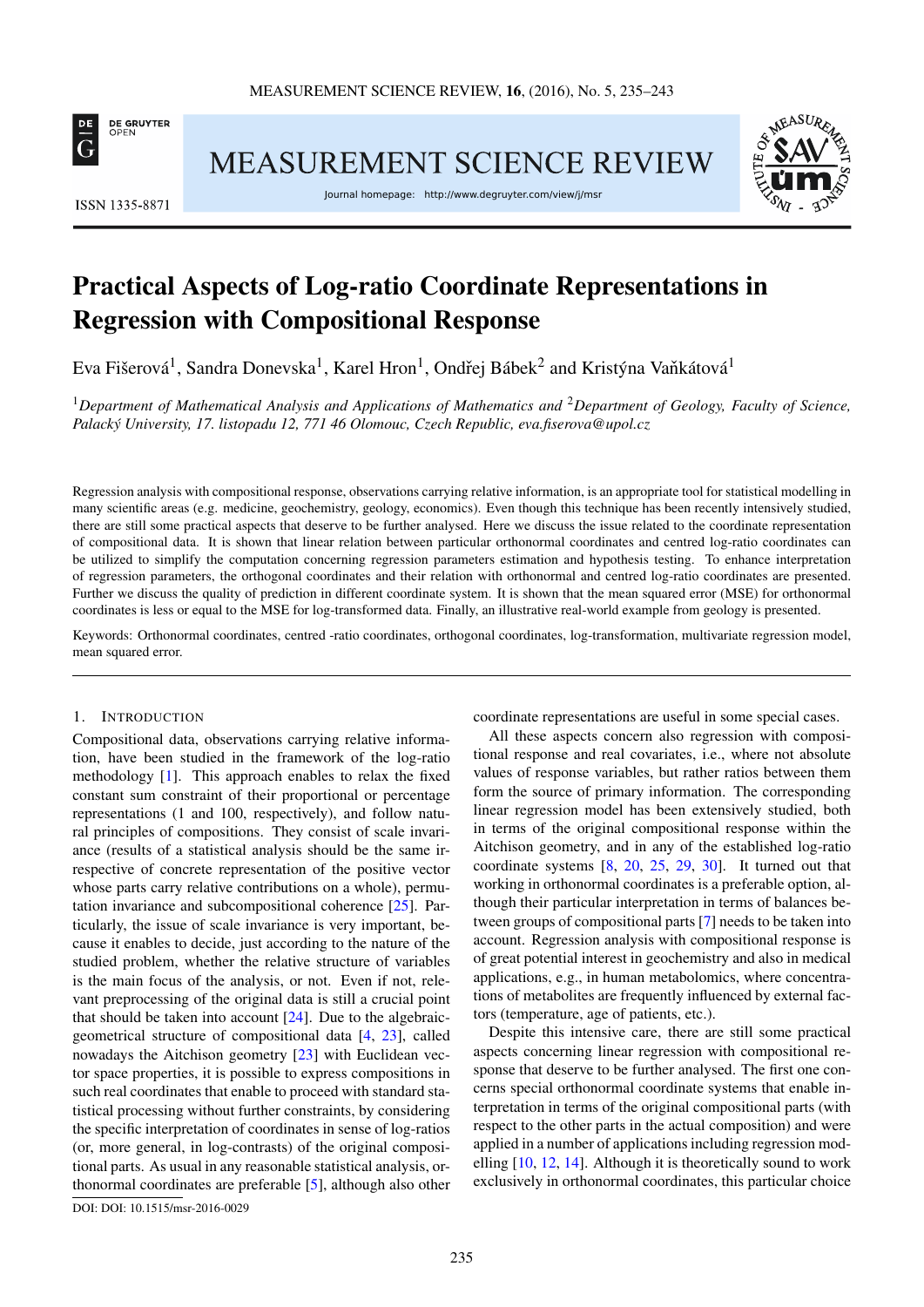of coordinates seems to be also a bit impractical as for a *D*part composition *D* coordinate systems are needed. It can be shown that due to the relation between these particular orthonormal coordinates and centred log-ratio coordinates [\[1\]](#page-8-0) that are formed by coefficients with respect to a generating system, it is possible to get easily the same numerical outputs (or possibly up to a constant multiple) concerning regression parameters estimation and hypotheses testing in multivariate regression models by using just one coordinate system. The second aspect concerns the relation between the mean square error (MSE) and the coefficient of determination, obtained from a regression model in orthonormal coordinates, or after applying a log-transformation to the original compositional data (in units that do not clearly indicate relative structure of components, like proportions or percentages). This fact may be useful for further methodological developments, similarly as it was the case of inequality between Euclidean distance in orthonormal log-ratio coordinates (or, equivalently, the Aitchison distance [\[2\]](#page-8-14) between the original compositions) and Euclidean distance between log-transformed compositions [\[17\]](#page-8-15). For example, the mentioned relation was successfully used for the case of compositional data with an informative total (sum of parts), characterized by so called T-spaces [\[24\]](#page-8-2), where a log-transformation plays an important role of a possible coordinate representation as an alternative to orthonormal log-ratio coordinates plus a variable representing the total.

The paper is organized as follows. In the next section some basics of the log-ratio methodology for compositional data, necessary for this contribution, are recalled. In Section 3 the same is done for multivariate linear regression models together with statistical inference on regression parameters that is not readily available in standard statistical literature. Detailed analysis of the possible use of clr coordinates for estimation and statistical inference in regression with compositional response follows in Section 4. Section 5 presents outputs on the MSE and the coefficient of determination for regression models in orthonormal log-ratio coordinates and for log-transformed compositions. An illustrative example from geochemistry is presented in Section 6 and the final Section 7 concludes.

#### 2. LOG-RATIO APPROACH TO COMPOSITIONAL DATA

In compositional data, the primary source of information is contained in (log-)ratios between components (parts). From a practical perspective it means that whenever not the absolute values of parts, but rather their relative structure is of interest, any particular unit representation of compositions (that can even vary in the data set) should not alter the results of their reasonable statistical processing; we refer to scale invariance of compositional data. From the perspective of geochemical data, any of their representations, either in mg/kg, ppm (since not all components need to be measured, i.e., no constant sum constraint is expected), proportions, or percentages, is fully equivalent. Together with other two more methodological principles, permutation invariance and subcompositional coherence [\[25\]](#page-8-1), they form general requirements for any reasonable compositional data analysis. These principles are followed by the Aitchison geometry [\[23\]](#page-8-4) that results for a *D*-part composition  $z = (z_1, \ldots, z_D)$  in a  $(D-1)$ -dimensional Euclidean vector space. As a consequence, it is possible to form coordinates with respect to an orthonormal basis, or generating system that map the Aitchison geometry to the standard Euclidean geometry in real space, for which most multivariate statistical methods are designed [\[5\]](#page-8-5).

Centered log-ratio (clr) coordinates represent coefficients with respect to a generating system and historically the first isometric mapping between the Aitchison geometry and the real space endowed with the Euclidean geometry [\[1\]](#page-8-0). Clr coordinates are defined as

$$
\operatorname{clr}(\mathbf{z}) = \left(\ln \frac{z_1}{\sqrt[D]{\prod_{j=1}^D z_j}}, \dots, \ln \frac{z_D}{\sqrt[D]{\prod_{j=1}^D z_j}}\right). \tag{1}
$$

Clr coordinates are characterized by a zero sum of the variables and, consequently, by a singular covariance matrix. On the other hand, they are permutation invariant with respect to the original compositional parts; also an interpretation of clr coordinates in terms of dominance of single parts in the given composition is possible. Though, for the purpose of statistical processing it is preferable to have orthonormal coordinates that avoid singularity of the covariance matrix and guarantee isometry with the original sample space of compositions, the simplex (note that the isometry property holds also for the clr coordinates).

Geometrically, orthonormal log-ratio coordinates can be derived on a hyperplane, formed by clr coordinates. Any of its orthonormal bases can be expressed as rows of a  $(D-1) \times D$ matrix V satisfying the relation  $VV' = I_{(D-1)}$ . Here the symbol ' indicates transposition. Accordingly, orthonormal coordinates are obtained as

<span id="page-1-1"></span>
$$
y = \operatorname{clr}(z)V',\tag{2}
$$

and any two orthonormal coordinate systems are just rotations of each other  $[6]$ .

One popular choice of the orthonormal basis leads to the matrix  $\mathbf{V} = (\mathbf{v}'_1, \dots, \mathbf{v}'_{D-1})'$ , where *D*-dimensional row vectors  $\mathbf{v}_i$ ,  $i = 1, \ldots, D-1$ , are given by

$$
\mathbf{v}_{i} = \sqrt{\frac{D-i}{D-i+1}} \left(0, \dots, 0, 1, -\frac{1}{D-i}, \dots, -\frac{1}{D-i}\right)
$$

(the value 1 is placed in the *i*th position). Using this orthonormal basis leads to the following ilr coordinates

<span id="page-1-0"></span>
$$
y_i = \sqrt{\frac{D - i}{D - i + 1}} \ln \frac{z_i}{\sqrt[D]{\prod_{j=i+1}^D z_j}}, \ i = 1, ..., D - 1.
$$
 (3)

In this setting, the first coordinate  $y_1$  explains all the relative information about the first compositional part  $z_1$  within the given composition [\[12\]](#page-8-12). It can be interpreted in terms of dominance of a part in the numerator of the log-ratio with respect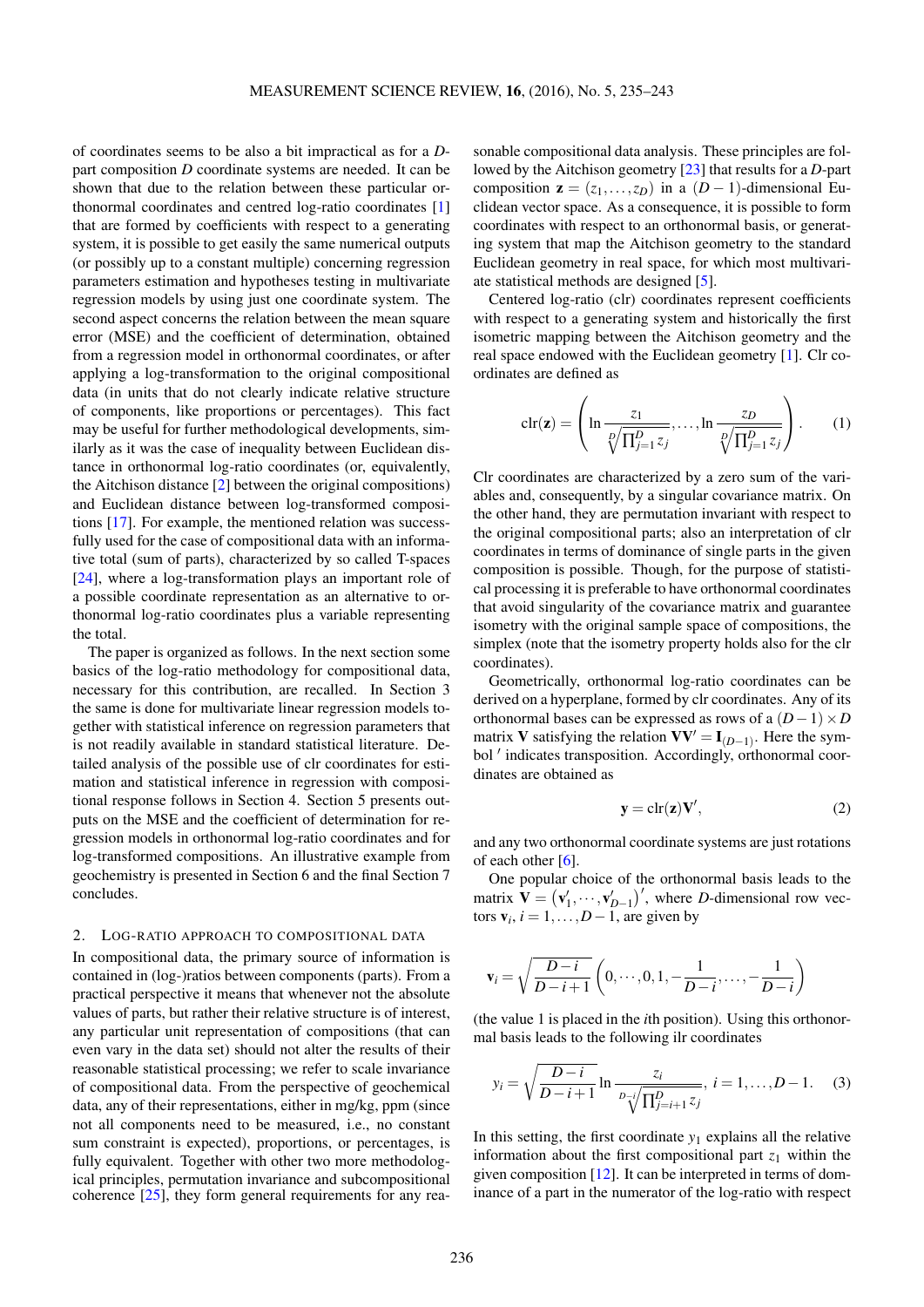to other parts in the composition, aggregated by their geometric mean. One should be just aware that  $y_1$  can be never interpret as a coordinate carrying all the information contained in one component in an absolute sense; it is always referred to the composition or subcomposition considered. It also resembles the first clr coordinate, denoted as  $\text{clr}(\mathbf{z})_1$ ; indeed, the first coordinates of both systems are related through

<span id="page-2-0"></span>
$$
\operatorname{clr}(\mathbf{z})_1 = \sqrt{\frac{D-1}{D}} y_1. \tag{4}
$$

In order to obtain coordinates with similar interpretation for each of the compositional parts  $z_l$ ,  $l = 1, ..., D$ , *D* different orthonormal coordinate systems are needed, where the *D*part composition  $(z_1,...,z_D)$  in [\(3\)](#page-1-0) is replaced by a permuted composition  $z^{(l)}$ ,  $l = 1, 2, ..., D$ :

$$
\mathbf{z}^{(l)} = (z_1, z_1, \dots, z_{l-1}, z_{l+1}, \dots, z_D) =
$$
  
=  $(z_1^{(l)}, z_2^{(l)}, \dots, z_{l-1}^{(l)}, z_l^{(l)}, z_{l+1}^{(l)}, \dots, z_D^{(l)}).$ 

Accordingly, orthonormal coordinates  $y^{(l)}$  are obtained, where the first coordinate aggregates all log-ratios with the compositional part  $z_l$  [\[12\]](#page-8-12). Note that also the matrix relation between **y** and  $y^{(l)}$  is a result of a simple permutation operation. Thus, without loss of generality we can focus just on the case of [\(3\)](#page-1-0) in the following.

## 3. ESTIMATION IN REGRESSION MODEL WITH COMPOSI-TIONAL RESPONSE

Although it is possible to construct a regression model with compositional response directly for the original compositional data in the Aitchison geometry [\[8\]](#page-8-6), any statistical inference needs to involve the whole compositional response. Instead, the regression model needs to be expressed in orthonormal coordinates, where standard testing procedures can be applied by considering the specific interpretation of balances [\[7\]](#page-8-10) and their special cases [\[10\]](#page-8-11).

Regression with a *D*-part compositional response leads to a multivariate linear model with a  $(D-1)$ -dimensional response variable. Although by using orthonormal coordinates, it is possible to decompose the multivariate model into *D*−1 multiple regressions [\[8\]](#page-8-6), in general, the multivariate approach has several advantages in comparison with a series of univariate models. Multivariate models respect the association between outcomes, and thus, in general, procedures are more efficient. They can evaluate the joint influence of predictors on all outcomes and avoid the issue of multiple testing. Below we list some basics of multivariate linear regression models that are used in the following sections. As usual in the regression context, column vectors are considered here. A multivariate linear model [\[13\]](#page-8-17) can be expressed in the form

$$
(\mathbf{Y}_1, \mathbf{Y}_2, \ldots, \mathbf{Y}_{D-1}) = \mathbf{X}(\beta_1, \beta_2, \ldots, \beta_{D-1}) + (\varepsilon_1, \varepsilon_2, \ldots, \varepsilon_{D-1}),
$$

or, equivalently, in the matrix form

$$
\underline{\mathbf{Y}}_{(n\times (D-1))} = \underline{\mathbf{X}}_{(n\times k)} \underline{\mathbf{B}}_{(k\times (D-1))} + \underline{\boldsymbol{\epsilon}}_{(n\times (D-1))}.
$$

The design matrix **X** is of full column rank,  $\beta_j$ ,  $j =$ 1,2,...,*D*−1, is a *k*-dimensional vector of unknown regression parameters and  $\varepsilon$  is a matrix of random errors. The multivariate responses  $\underline{Y}_i = (Y_{i1},...,Y_{iD-1})'$ ,  $i = 1,2,...,n$ , are independent with the same unknown variance-covariance matrix  $Σ$ , i.e.

$$
cov(\underline{\mathbf{Y}}_i, \underline{\mathbf{Y}}_j.) = \mathbf{0}_{((D-1)\times(D-1))}, i \neq j,
$$
  
 
$$
var(\underline{\mathbf{Y}}_i.) = \Sigma_{((D-1)\times(D-1))}, i = 1, \dots n.
$$

The best linear unbiased estimator (BLUE) of the parameter matrix B

$$
\widehat{\mathbf{B}} = \left(\mathbf{X}'\mathbf{X}\right)^{-1}\mathbf{X}'(\mathbf{Y}_1,\mathbf{Y}_2,\ldots,\mathbf{Y}_{D-1})
$$

is invariant under a change of the variance-covariance matrix Σ. However, the variance-covariance matrix of the vector  $\text{vec}(\widehat{\mathbf{B}}) = (\widehat{\beta}'_1, \widehat{\beta}'_2, \dots, \widehat{\beta}'_{D-1})'$ 

$$
var\left[vec(\{\bf B})\right] = \Sigma \otimes \left({\bf X}'{\bf X}\right)^{-1}
$$

depends on  $\Sigma$ . Here the symbol  $\otimes$  denotes the Kronecker product. Since the variance-covariance matrix  $\Sigma$  is unknown, it is necessary to estimate it. The unbiased estimator of  $\Sigma$  is  $\widehat{\Sigma} = \underline{\mathbf{Y}}' \mathbf{M}_X \underline{\mathbf{Y}} / (n - k)$ , where  $\mathbf{M}_X = \mathbf{I} - \mathbf{X} (\mathbf{X}^\prime \mathbf{X})^{-1} \mathbf{X}^\prime$ is a projector on the orthogonal complement of the vector space  $\mathcal{M}(\mathbf{X})$  generated by the columns of the matrix **X**, i.e.  $\mathscr{M}(\mathbf{X}) = {\mathbf{X}\mathbf{u} : \mathbf{u} \in \mathbb{R}^k}$ . Under normality, the estimators  $\widehat{B}$  and  $\widehat{\Sigma}$  are statistically independent. Moreover, if  $n - k > D - 1$ , then  $(n - k)\hat{\Sigma}$  has the Wishart distribution  $W_{D-1}[n-k,\Sigma].$ 

Let us note that the univariate approach leads to the same estimators of regression parameters  $\beta_j$  and of variances  $\sigma_{jj}$  =  ${\{\Sigma\}}_{jj}, j = 1, 2, \ldots, D-1$ . Specifically,  $\widehat{\beta}_i = (\mathbf{X}'\mathbf{X})^{-1}\mathbf{X}'\mathbf{Y}_i$ ,  $var(\hat{\theta}_i) = \sigma_{ii} (\mathbf{X}'\mathbf{X})^{-1}$ , and  $\hat{\sigma}_{ii} = \mathbf{Y}'_i \mathbf{M}_X \mathbf{Y}_i/(n-k)$ .<br>Under the eccuration of permally distributed

Under the assumption of normally distributed coordinate representation  $\underline{Y}_i$  of the compositional response [\[19\]](#page-8-18), hypotheses testing can be performed. Theory of multivariate linear regression models [\[16\]](#page-8-19) provide a range of tests, that are easy to compute due to explicit formulas and do not require to consider iterative algorithms under mild linearity assumptions.

Usually three basic cases of hypotheses testing in multivariate regression context are considered: significance of covariates for the ilr coordinate  $y_j$ ,  $j = 1, 2, \dots, D-1$ , point wise and simultaneously, and verification that the regressor  $x_i$ ,  $i = 1, 2, \ldots, k$ , contributes to the explanation of the overall variability in Y.

It is easy to see that significance tests on single regression parameters as well as hypotheses testing on the whole vector parameter  $\beta_j$ ,  $j = 1, ..., D-1$ , that conveys contributions of all covariates to the *j*-th coordinate simultaneously can be performed within univariate multiple regressions using standard *T*− and *F*− test statistics, respectively. Particularly, the test statistics for the null hypothesis  $\beta_i = 0$  can be expressed as

$$
F_j^{ilr} = \frac{(n-k)\hat{\beta}_j' \mathbf{X}' \mathbf{X} \hat{\beta}_j}{k\hat{\sigma}_{jj}},
$$
\n(5)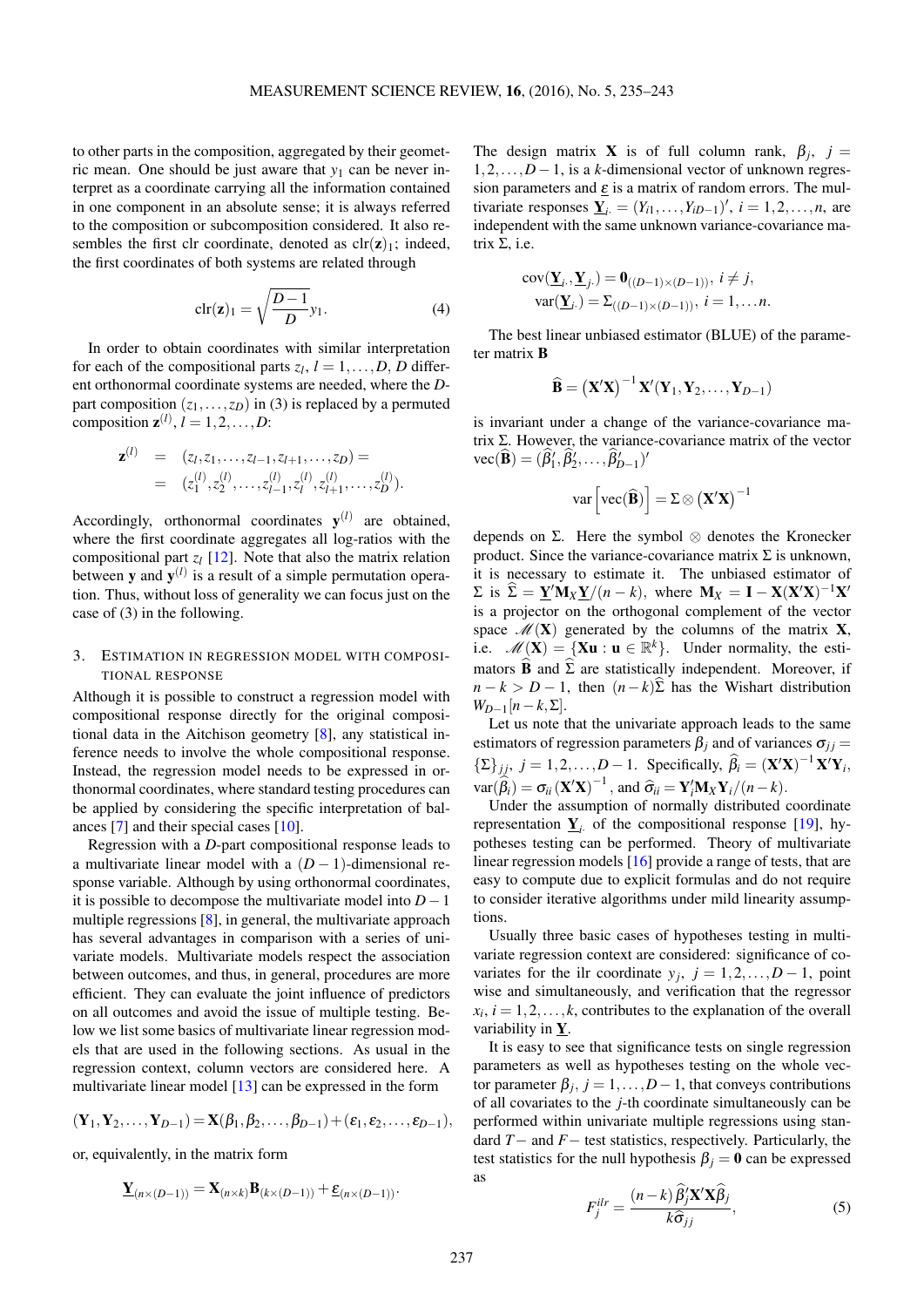which has F-distribution with *k* and *n*−*k* degrees of freedom under the null hypothesis.

The case of significance testing of the *i*-th regressor,  $i =$ 1,..., *k*, requires already the multivariate setting. Symbolically, the null hypothesis about the *i*-th regressor is expressed as  $H_{0i}$ : **B**<sub>*i*</sub>. =  $(\beta_{i1}, \beta_{i2}, \dots, \beta_{i(D-1)}) = 0$ . The corresponding test statistic is given by

$$
F_{pred,i}^{ilr} = \frac{(n - D - k + 2) \widehat{\mathbf{B}}_{i.} (\underline{\mathbf{Y}}' \mathbf{M}_{X} \underline{\mathbf{Y}})^{-1} \widehat{\mathbf{B}}'_{i.}}{(D - 1) \left\{ (\mathbf{X}' \mathbf{X})^{-1} \right\}_{ii}},
$$
(6)

which is distributed as *FD*−1,*n*−*D*−*k*+<sup>2</sup> under the null hypothe- $\sin H_{0i}$ .

Finally, in some cases even significance of the whole matrix of regression parameters B, or a more general hypothesis  $H_0$ : **AB** = **C**, where **A** is a  $q \times k$  hypothesis matrix having full-row rank  $q \leq k$ , and **C** is a  $q \times D - 1$  matrix, are of interest as well. For this purpose a battery of tests is available in the literature [\[13\]](#page-8-17), like Pillai-Bartlett trace, Wilks's Lambda, Hotelling-Lawley trace and Roy's largest root. All of them are based directly or indirectly on  $p = min(q, D - 1)$  nonzero eigenvalues  $\lambda_j$  of the product matrix  $\mathbf{H} \mathbf{E}^{-1}$ , where H is the matrix for the hypothesis sums of squares and cross products, and E is the residual matrix, i.e.

$$
\mathbf{E} = (\underline{\mathbf{Y}} - \mathbf{X}\widehat{\mathbf{B}})'(\underline{\mathbf{Y}} - \mathbf{X}\widehat{\mathbf{B}})
$$
  
\n
$$
\mathbf{H} = (\mathbf{A}\widehat{\mathbf{B}} - \mathbf{C})'[\mathbf{A}(\mathbf{X}'\mathbf{X})^{-1}\mathbf{A}']^{-1}(\mathbf{A}\widehat{\mathbf{B}} - \mathbf{C}).
$$

The behaviour of these matrices in different coordinate systems is thus crucial for statistical properties of the above test statistics. Obviously, all of them are invariant under a change of a basis thus they follow the behaviour of the sample covariance matrix under affine transformations [\[18\]](#page-8-20).

## 4. REGRESSION WITH COMPOSITIONAL RESPONSE IN DIFFERENT COORDINATE SYSTEMS

Due to [\(4\)](#page-2-0) that describes the relationship between single clr coefficients and the first ilr coordinates from [\(3\)](#page-1-0) it seems to be quite intuitive possibility to replace orthonormal coordinates in the response simply by their clr counterparts and then proceed with the regression analysis.

Nevertheless, due to singularity of the covariance matrix of clr coordinates it is not possible to decompose the multivariate model into univariate ones as it was the case for orthonormal coordinates. Though, as it is shown below, even taking multivariate regression in clr coordinates would yield the same results of the respective test statistics as one would obtain by considering single ilr coordinates, coming from *D* regression models.

In the following, the relation between clr and ilr coordinate systems [\(2\)](#page-1-1) is extensively used. Denote clr coordinates of the composition  $z$  as  $y^{clr}$ . Then the multivariate model can be also written in the form

<span id="page-3-0"></span>
$$
\underline{\mathbf{Y}}^{clr} = \mathbf{X}\mathbf{B}^{clr} + \underline{\boldsymbol{\varepsilon}}_{clr}.\tag{7}
$$

The variance-covariance matrix of independent *D*-variate responses  $\underline{\mathbf{Y}}_i^{clr}$  is  $\text{var}(\underline{\mathbf{Y}}_i^{clr}) = \Sigma_{clr} = \mathbf{V}'\Sigma_{ilr}\mathbf{V}, i = 1,...,n$ . The

variance-covariance matrix  $\Sigma_{chr}$  is a  $D \times D$  positive semidefinite matrix with the rank  $D-1$  unlike  $\Sigma_{ilr}$ , which is a full rank  $(D-1) \times (D-1)$  positive definite matrix. Obviously,  $\Sigma_{ilr} = \mathbf{V} \Sigma_{clr} \mathbf{V}'$ . The relationships between the parameter matrices and multivariate responses are the following

<span id="page-3-1"></span>
$$
\begin{array}{rcl}\n\mathbf{B}^{clr} & = & \mathbf{B}^{ilr} \mathbf{V}, \\
\mathbf{B}^{ilr} & = & \mathbf{B}^{clr} \mathbf{V}', \\
\mathbf{Y}^{clr} & = & \mathbf{Y}^{ilr} \mathbf{V}, \\
\mathbf{Y}^{ilr} & = & \mathbf{Y}^{clr} \mathbf{V}'.\n\end{array} \tag{8}
$$

**Theorem 1.** *(i) The test statistics for the hypotheses*  $\mathbf{B}_{i}^{ilr} = \mathbf{0}$ *and*  $\mathbf{B}_{i}^{clr} = \mathbf{0}$  *are the same for an arbitrary i* = 1,2,...,*k*, *i.e.*  $F_{pred,i}^{ilr} = F_{pred,i}^{clr}$ 

*(ii) Let us denote* β*clr*,*<sup>l</sup> the l-th column vector of the parameter matrix* B *clr in the model with clr coordinates responses, and*  $\beta_{ilr}^{(l)}$  $\hat{f}_{ilr,1}^{(l)}$  *the first column vector of the parameter matrix*  $\mathbf{B}^{ilr}$ *in the l-th model with orthonormal coordinates* y (*l*) *considered as multivariate responses. Then the test statistics for the null hypotheses*  $\beta_{ilr,1}^{(l)} = \mathbf{0}$  *and*  $\beta_{clr,l} = \mathbf{0}$  *for an arbitrary*  $l = 1, 2, \ldots, D$ , are the same, i.e.  $F_1^{ilr,(l)} = F_l^{clr}$ .

PROOF. Let us consider the first statement. According to the relations [\(4\)](#page-3-0) and [\(8\)](#page-3-1), as well as from the fact that the matrix  $\sum_{c}$  is singular with the rank *D* − 1, the test statistic *F*<sup>clr</sup><sub>pred,*i*</sub> that arises from a general formula in  $[16]$  can be rewritten as

$$
F_{pred,i}^{clr} = \frac{(n - r(\mathbf{X}) - r(\widehat{\Sigma}_{clr}) + 1)\widehat{\mathbf{B}}_{i}^{clr}\widehat{\Sigma}_{clr}(\widehat{\mathbf{B}}_{i}^{clr})'}{r(\widehat{\Sigma}_{clr})\{(\mathbf{X}'\mathbf{X})^{-1}\}_{ii}
$$
  

$$
= \frac{(n - D - k + 2)\widehat{\mathbf{B}}_{i}^{llr}\mathbf{V}(\mathbf{V}'\widehat{\Sigma}_{ilr}\mathbf{V}) - \mathbf{V}'(\widehat{\mathbf{B}}_{i}^{llr})'}{(D - 1)\{(\mathbf{X}'\mathbf{X})^{-1}\}_{ii}}
$$
  

$$
= \frac{(n - D - k + 2)\widehat{\mathbf{B}}_{i}^{llr}\mathbf{V}\mathbf{V}_{L}\widehat{\Sigma}_{ilr}^{-1}(\mathbf{V}_{R}') - \mathbf{V}'(\widehat{\mathbf{B}}_{i}^{llr})'}{(D - 1)\{(\mathbf{X}'\mathbf{X})^{-1}\}_{ii}},
$$

where the matrix  $V'_R$  is the right inverse of  $V'$  and the matrix  $V_L$  is the left inverse of V, i.e.,

$$
\left(\mathbf{V}_{R}^{\prime}\right)^{-} = \widehat{\Sigma}_{ilr} \mathbf{V} \left(\mathbf{V}^{\prime} \widehat{\Sigma}_{ilr} \mathbf{V}\right)^{-} \text{ and } \mathbf{V}^{\prime} \left(\mathbf{V}_{R}^{\prime}\right)^{-} = \mathbf{I}_{D},
$$

$$
\mathbf{V}_{L}^{-} = \left(\mathbf{V}^{\prime} \widehat{\Sigma}_{ilr} \mathbf{V}\right)^{-} \mathbf{V}^{\prime} \widehat{\Sigma}_{ilr} \text{ and } \mathbf{V}_{L}^{-} \mathbf{V}^{\prime} = \mathbf{I}_{D-1}
$$

and  $A^-$  denotes a generalized inverse of a matrix  $A$ , i.e., a matrix fulfilling the property  $AA^-A = A$ .

The desired equality  $F_{pred,i}^{ilr} = F_{pred,i}^{clr}$  is gained by premultiplying and post-multiplying the matrix  $\hat{\Sigma}_{ilr}$  by  $VV' =$  $I_{D-1}$ .

The statement (ii) is a direct consequence of [\(4\)](#page-2-0).  $\Box$ 

**Theorem 2.** *The test statistics for the null hypotheses*  $B^{ilr} = 0$ *and* B *clr* = 0*, as listed in Section 3, are the same.*

PROOF. The statement follows from invariance under a change of a basis of the matrices **E** and **H**,  $\mathbf{E}_{ilr} = \mathbf{V} \mathbf{E}_{clr} \mathbf{V}'$ ,  $\mathbf{E}_{clr} = \mathbf{V}' \mathbf{E}_{ilr} \mathbf{V}, \mathbf{H}_{ilr} = \mathbf{V} \mathbf{H}_{clr} \mathbf{V}', \mathbf{H}_{clr} = \mathbf{V}' \mathbf{H}_{ilr} \mathbf{V},$  and the fact that the matrices  $\mathbf{H}_{clr}\mathbf{E}_{clr}^{-1}$  and  $\mathbf{H}_{ilr}\mathbf{E}_{ilr}^{-1}$  have the same nonzero eigenvalues.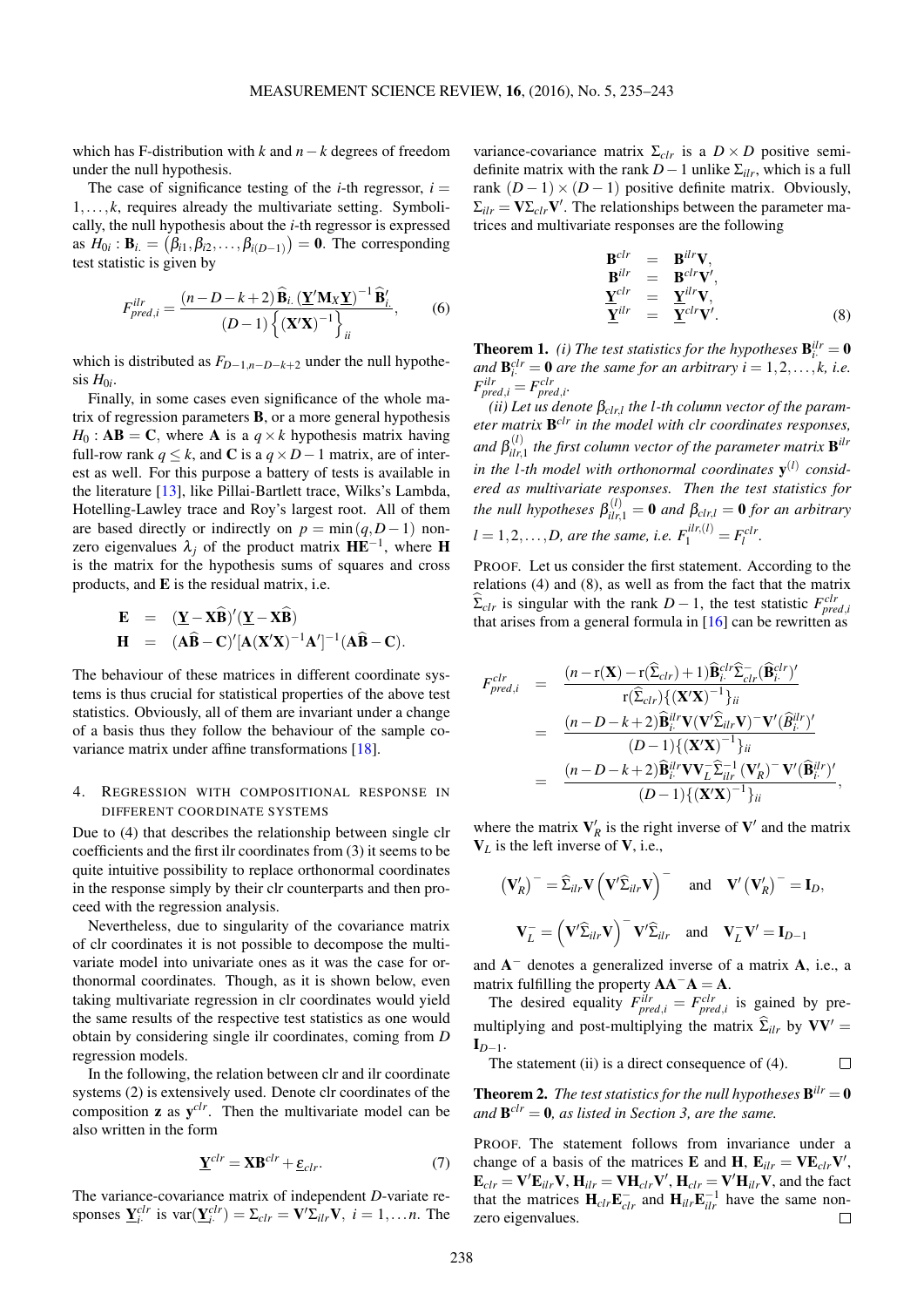The above findings can be used to perform parameter estimation and significance testing in clr coordinates instead of taking  $D$  orthonormal coordinate systems of type  $(3)$ , when the interpretation in sense of the original compositional parts (with respect to the others) is required. Although methodically working in orthonormal coordinates is preferred in any case, numerical outputs are the same (test statistics) or differ just up to a constant resulting from [\(4\)](#page-2-0).

Finally, note that the interpretation of the regression parameters can be enhanced by considering orthogonal coordinates, resulting from suppressing scaling constants in orthonormal coordinates. Concretely, they are formed from [\(3\)](#page-1-0) by omitting scaling constants and replacing the natural logarithm by its binary counterpart (or any other interpretable base of logarithm), i.e.

$$
y_i^* = \log_2 \frac{z_i}{\frac{D - i}{\sqrt[n]{\prod_{j=i+1}^D z_j}}}, \ i = 1, \dots, D - 1 \tag{9}
$$

[\[22\]](#page-8-21). By considering regression in clr coordinates, the parameters of the resulting regression model in orthogonal coordinates, adapted to favour the *l*-th compositional part (denoted as  $\beta_1^{*(l)}$  $\binom{1}{1}$ , would be related through

$$
\beta_1^{*(l)} = \log_2(e) \sqrt{\frac{D}{D-1}} \beta_{ilr,1}^{(l)} = \log_2(e) \frac{D}{D-1} \beta_{clr,l}.
$$
 (10)

Consequently, by taking the *j*-th element of  $\beta_1^{*(l)}$  $j_1^{*(l)}$ , i.e.  $\beta_{1;j}^{*(l)}$  $\int_{1,j}^{*(t)}$ , for  $j = 1, \ldots, k$ , then for a unit additive change in the *j*-th explanatory variable (by constant values of the other covariates), the ratio of  $x_l$  to the mean relative contributions of the other parts grows (decreases)  $\delta = 2^{\beta_{1;j}^{*(l)}}$  times.

## 5. QUALITY OF PREDICTION IN LOG-RATIO COORDI-NATES VERSUS LOG-TRANSFORMED DATA

In practice, the simple log-transformation,  $y_i = \log(z_i)$ ,  $i =$ 1,2,...,*D*, is often used in geochemistry, chemometrics and related fields for modelling data with strictly positive parts. Nevertheless, it has important consequences also in the compositional context. If not just the relative structure of compositional parts is of interest, but also their absolute abundances in the original units like mg/l, cps, or monetary units [\[24\]](#page-8-2), the log-transformation serves for an appropriate coordinate representation of the data at hand. Namely, compositional data with informative absolute values of parts induce an Euclidean vector space structure again (we refer to T-space) that should be taken into account for the construction of any relevant real coordinates.

An obvious consequence in the case of positive data (i.e., compositional data with an informative total) is lack of scale invariance, but relative scale of compositions (not absolute differences, but ratios form the source of dissimilarity between compositional vectors) is still taken into account for statistical processing. Interestingly, it is easy to see that the standard Euclidean distance of log-transformed data is always greater or equal to the Aitchison distance between two compositions  $x$  and  $y$  [\[2\]](#page-8-14), defined as

$$
d_a(\mathbf{x}, \mathbf{y}) = \sqrt{\frac{1}{2D} \sum_{i=1}^{D} \sum_{j=1}^{D} \left( \ln \frac{x_i}{x_j} - \ln \frac{y_i}{y_j} \right)^2}.
$$

To compare log-ratio and log-transformed regression models one has to analyse, whether something similar holds also in the regression context. Such a finding would be an important step to understand the behaviour of regression models in different coordinate systems. For this purpose, the matrix of sums of residual squares is taken for both the cases of ilr coordinates and log-transformed compositions,

$$
\mathbf{E}_{ilr} = (\underline{\mathbf{Y}} - \mathbf{X}\widehat{\mathbf{B}})'(\underline{\mathbf{Y}} - \mathbf{X}\widehat{\mathbf{B}}) = \underline{\mathbf{Y}}'\mathbf{M}_X\underline{\mathbf{Y}},
$$
  
\n
$$
\mathbf{E}_{log} = [\log(\underline{\mathbf{Z}})]'\mathbf{M}_X \log(\underline{\mathbf{Z}}),
$$

respectively. Here the symbol  $\mathbb Z$  denotes an  $n \times D$  matrix with *D*-part compositions in rows. The overall variability in data corresponds to the matrices of total sum of squares

$$
\mathbf{T}_{ilr} = \underline{\mathbf{Y}}'\mathbf{M}_1\underline{\mathbf{Y}} = \mathbf{V}\mathbf{T}_{log}\mathbf{V}', \quad \mathbf{T}_{log} = [\log(\underline{\mathbf{Z}})]'\mathbf{M}_1 \log(\underline{\mathbf{Z}}).
$$

The matrix **E** is commonly used to measure the discrepancy between the data and a fitted model in case of multivariate regression [\[13\]](#page-8-17). Although also an alternative exists, based directly on the norm between the observed and predicted response  $[8, 30]$  $[8, 30]$  $[8, 30]$ , using directly **E** seems to be more coherent with the current regression methodology. Particularly, the trace of  $E$  is of primary importance, because it aggregates residual sums of squares of single response variables and leads to the multivariate analogy of the residual sum of squares (RSS). The inequalities between the traces of matrices E and T for compositions in ilr coordinates and by taking log-transformation are stated in the following theorem.

Theorem 3. *The traces of the matrices* E*ilr (sums of residual squares) and* T*ilr (total sum of squares) for compositions represented in ilr coordinates are always less or equal than the traces of the matrices* E*log and* T*log for log-transformed compositions, i.e. the following inequalities hold*

$$
0 \le tr(\mathbf{E}_{ilr}) \le tr(\mathbf{E}_{log}), \quad 0 \le tr(\mathbf{T}_{ilr}) \le tr(\mathbf{T}_{log}). \tag{11}
$$

PROOF. The relationships between the ilr, clr coordinates and log-transformations [\[1,](#page-8-0) [6\]](#page-8-16) can be expressed as

$$
\underline{\boldsymbol{Y}}=\text{clr}(\underline{\boldsymbol{Z}})\boldsymbol{V}',\quad \text{clr}(\underline{\boldsymbol{Z}})=\boldsymbol{M}_1\log(\underline{\boldsymbol{Z}}),
$$

where V contains in its rows orthonormal basis in clr coordinates, i.e. it is a  $(D-1) \times D$  matrix with the property  $VV' = I_{D-1}$ , and M<sub>1</sub> is a projection matrix on the orthogonal complement of the vector space  $\mathcal{M}(1) \subset \mathbb{R}^D$  generated by the vector 1 of *n* ones, i.e., on the hyperplane formed by clr coordinates. Using these equalities, the matrix E*ilr* can be rewritten as

$$
\mathbf{E}_{ilr} = \mathbf{V}[\text{clr}(\mathbf{Z})]' \mathbf{M}_{X} \text{clr}(\mathbf{Z}) \mathbf{V}'
$$
  
=  $\mathbf{V} \mathbf{M}_{1}[\text{log}(\mathbf{Z})]' \mathbf{M}_{X} \text{log}(\mathbf{Z}) \mathbf{M}_{1} \mathbf{V}'.$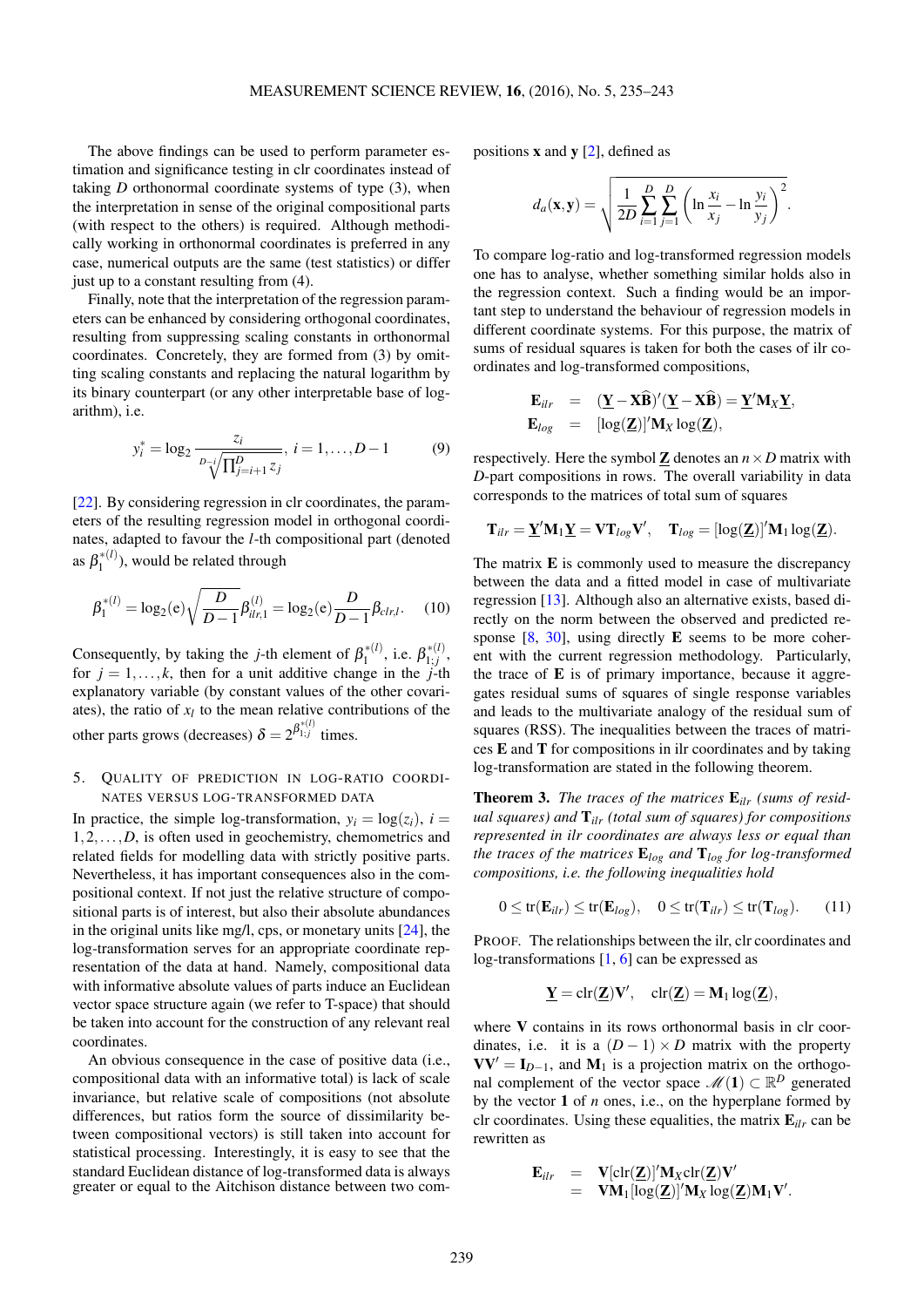,

The matrix  $V$  contains basis of the vector space that is orthogonal to the vector space  $\mathcal{M}(1)$ , and thus  $M_1V' = V'$ . Hence

$$
\mathbf{E}_{ilr} = \mathbf{V}[\log(\mathbf{Z})]' \mathbf{M}_X \log(\mathbf{Z}) \mathbf{V}' = \mathbf{V} \mathbf{E}_{log} \mathbf{V}'
$$

and the trace of the matrix  $\mathbf{E}_{ilr}$  is  $tr(\mathbf{E}_{ilr}) = tr(\mathbf{E}_{log} \mathbf{V}' \mathbf{V})$ . The matrix  $\mathbf{E}_{log}$  is positive semidefinite,  $\mathbf{V}'\mathbf{V}$  is symmetric, and thus, the upper and lower bounds for  $tr(E_{ilr})$  are [\[15\]](#page-8-22)

$$
\lambda_{\min}(\mathbf{V}'\mathbf{V})\text{tr}(\mathbf{E}_{log}) \leq \text{tr}(\mathbf{E}_{ilr}) \leq \lambda_{\max}(\mathbf{V}'\mathbf{V})\text{tr}(\mathbf{E}_{log}),
$$

where  $\lambda_{\text{min}}$  and  $\lambda_{\text{max}}$  are the smallest and largest eigenvalues of the matrix  $V'V$ . Since the matrix  $V'V$  is idempotent with the rank *D* − 1, it has *D* − 2 eigenvalues  $\lambda_{max} = 1$  and one eigenvalue  $\lambda_{\min} = 0$  [\[11\]](#page-8-23). Thus we have

$$
0 \leq tr(\mathbf{E}_{ilr}) \leq tr(\mathbf{E}_{log}).
$$

Similarly we can prove the inequality for the trace of matrices of total sum of squares.  $\Box$ 

Theorem 3 states that the trace of the matrix E obtained for ilr coordinates is less or equal to that one for log-transformed compositions. Thus, the mean squared error (MSE) for ilr coordinates is less or equal to the MSE for log-transformed data. Since the same inequality holds also for the trace of the matrix T, the relationship between the coefficients of determination  $R_{ilr}^2$  and  $R_{log}^2$  does not exist in general. These measures of goodness of fit, defined as

$$
R_{ilr}^2 = 1 - \frac{\text{tr}(\mathbf{E}_{ilr})}{\text{tr}(\mathbf{T}_{ilr})}, \quad R_{log}^2 = 1 - \frac{\text{tr}(\mathbf{E}_{log})}{\text{tr}(\mathbf{T}_{log})},
$$

thus reflect structural changes that arise by avoiding the scale invariance property of compositions, i.e. when logtransformation is applied instead of taking the ilr coordinates.

It is not difficult to demonstrate that there is no relation in general between both coefficients  $R_{ilr}^2$  and  $R_{log}^2$ . For this purpose, let us consider two matrices of response compositions,

$$
\mathbf{Z}_1 = \left( \begin{array}{ccc} 1 & 5 & 1 \\ 9 & 2 & 2 \\ 1 & 8 & 3 \\ \mathbf{1} & 2 & 5 \end{array} \right), \quad \mathbf{Z}_2 = \left( \begin{array}{ccc} 1 & 5 & 1 \\ 9 & 2 & 2 \\ 1 & 8 & 3 \\ \mathbf{10} & 2 & 5 \end{array} \right),
$$

observed for the values  $x = 1, 2, 3, 4$  of the explanatory variable. Note that both matrices differ just by the entry on the position (4,1). Though, by taking linear regression with an absolute term, the first case results in  $R_{ilr}^2 = 0.707 < 0.736 = R_{log}^2$ , while in the second one  $R_{ilr}^2 = 0.788 > 0.674 = R_{log}^2$  is obtained.

Finally, it is worth to mention that the trace of any covariance matrix (residual or total) is equal to the mean of the distances between the samples and the centre on the simplex. This fact can be used to reformulate Theorem 3 in terms of distances in the respective spaces, if appropriate.

# 6. ILLUSTRATIVE EXAMPLE: RESERVOIR SEDIMENTS IN THE CZECH REPUBLIC

The findings from the above sections are briefly illustrated using a geological data set from lacustrine sediments of the

Nové Mlýny reservoir in the Czech Republic (underwater core NM1, WGS-84: 48°53′8.771″N, 16°31′52.966″E) [\[26\]](#page-8-24).

Thirty-four samples from the core were air dried, manually ground in agate mortar and subjected to element composition analysis using Energy Dispersive X-ray Fluorescence (EDXRF) spectrometry. A PANalytical MiniPal 4.0 EDXRF spectrometer with a Peltier-cooled silicon drift energy dispersive detector (Institute of Anorganic chemistry in Řež, Prague) was used. Signals of Al and Si were acquired at 4 kV/200 µA with Kapton filter 151 under He flush; Zn, Mn and Fe at  $20 \frac{\text{kV}}{100}$   $\mu$ A with Al filter in air 152 and Rb and Pb at 30 kV/200  $\mu$ A with Ag filter in air [\[21\]](#page-8-25). The EDXRF results are provided in counts per second (cps).

Fifteen elements Al, Si, P, Ti, K, Ca, Fe, Cr, Mn, Ni, Cu, Zn, Zr, Rb and Pb were selected for further statistical processing using regression analysis. The elements represent common lithophile elements, which are used for geochemical description of common parameters of sediments and sedimentary rocks, such as the grain size (Al, Si and Ti), degree of weathering (K, Al and Rb), heavy-mineral composition (Zr, Ti, Fe), organic production (P, Ca, Cu, Zn), redox state (Mn, Ni, Cu, Zn) and anthropogenic impact by toxic compounds (Cr, Ni, Zn, Pb).

In this concrete case, both absolute and relative information were of simultaneous interest; the total concentrations of the elements in the Nové Mlýny reservoir have been recently interpreted in [\[3\]](#page-8-26). Accordingly, in the following both log-ratio coordinates and log-transformed compositions were employed.

In addition to other site-specific geological tasks the aim was to investigate whether the distribution of these 15 elements in the core is random or organized. For this purpose linear regression models with the polynomial trend (up to the 4th-degree) in depth, and with the response composition in clr coordinates and log-transformed variables were taken. Particularly, the models [\(7\)](#page-3-0) and

$$
\log(\mathbf{Z}) = \mathbf{X} \mathbf{B}^{log} + \underline{\varepsilon}_{log},
$$

where  $\mathbf{B}^{log} = (\beta_{log,1}, \dots, \beta_{log,15})$ , were analysed. The *j*-th row of the design matrix  $\bf{X}$  was considered in the following forms

$$
(1, \text{depth}_j), \ldots, (1, \text{depth}_j, \ldots, \text{depth}_j^4).
$$

In all cases the simplest possible model that was consistent with data was chosen.

By considering the regression outputs (realizations of test statistics  $F_l^{clr}$  and F-statistics to verify significance of the whole vector parameter  $\beta_{\text{clr},l}$  and  $\beta_{\text{log},l}$ , respectively, Tstatistics for significance testing of single regression parameters, p-values, coefficients of determination and visualization of data together with the corresponding regression functions), only zirconium (Zr) didn't show any systematic pattern (i.e. does not change with changing depth) either for logtransformation or clr coordinate of the response. A systematic increase/decrease was observed in a majority of the elements but their clr coordinates usually indicate a more complex (polynomial) underlying pattern.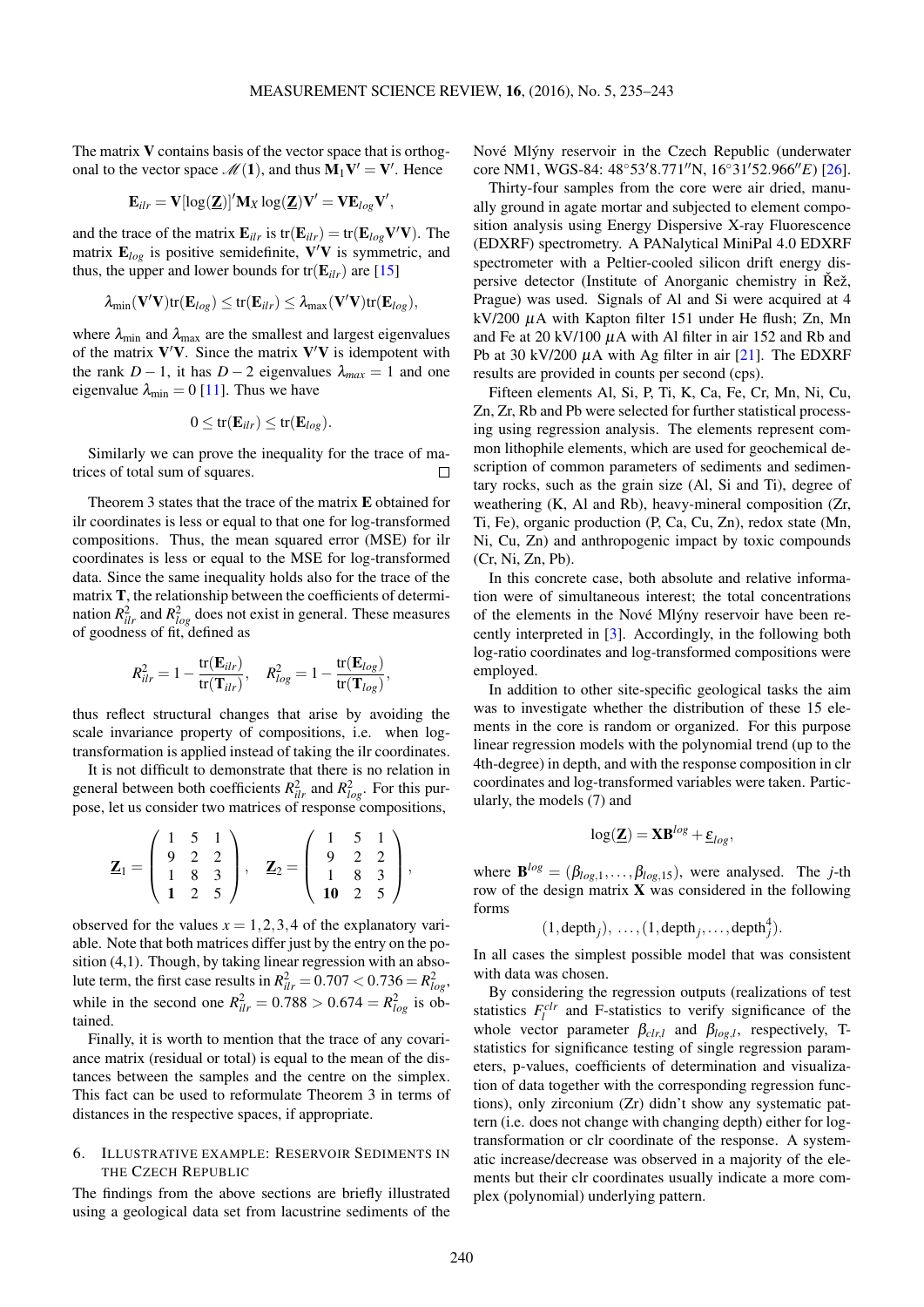A typical example is Fe (Figures 1, 4) in which an increasing trend was observed. For an easier interpretation, the response was expressed in orthogonal coordinates. From regression outputs (the slope parameter estimate was 8.796 ·  $10^{-3}$  with standard error  $0.710 \cdot 10^{-3}$  and p-value ≪ 0.001,  $MSE_{ilr} = 0.049$ ,  $R_{ilr}^2 = 0.845$ ) it can be concluded that by the increase of depth by 1 cm the ratio of Fe to the geometric mean of the other 14 elements increases approximately once  $(\delta = 1.009146$  times, it means 1%); similarly, by considering log-transformed response (the slope parameter estimate was 3.766 $\cdot$  10<sup>-3</sup> with standard error 0.580 $\cdot$  10<sup>-3</sup> and p-value  $\ll$ 0.001,  $MSE_{log} = 0.060$ ,  $R_{log}^2 = 0.609$ ), the increase of depth by 1 cm means that the absolute amount of Fe (in cps) grows approximately once,  $exp{3.766 \cdot 10^{-3}} = 1.003773$ . From the lower value of *MSEilr* than *MSElog* as indicated by Theorem 3 one can in general conclude that for given scales the *MSE* values show always better fit in the ilr space (that would be no longer the case for scaling-free *R* <sup>2</sup> values). On the other hand, data configuration for the clr representation suggests that the linear trend could be enhanced by a more complex regression function, here polynomial of degree four. An extreme case of this general feature is Si (Figures 2, 5), in which the linear trend for the response in clr coordinates is replaced by the polynomial one of degree four.

It is important to mention that the depth range from 45 to 55 cm in the NM1 core is a transitional zone between lower pre-dam fluvial sediments and upper, fully dam-reservoir ones [\[27\]](#page-8-27). This layer, strongly enriched in organic carbon, has critical effect on the depth distribution of various elements, including P (sensitive to organic productivity), Si (sensitive to grain size) and Fe (sensitive to redox conditions) (Figures 1-6). Distribution of these elements shows breaks at the base or on top of this layer, i.e. at 55 or 45 cm depth, which can be explained by their different geochemical behaviour. In particular, Si break is related to decrease of grain size at a break in sedimentation style from fluvial to lacustrine, Fe peak between 45 and 55 cm depth is likely related to diagenetic sulphide precipitation under dysoxic/anoxic conditions (high organic carbon) and P is related to increased organic productivity in water column of the lake.

Consequently, linear (= continuous in depth) regression trends are less likely than those represented by a polynomial function (= discontinuous in depth). In this respect, the clr data provide a better representation of the core stratigraphy. Mathematically, this effect can be easily explained by the remaining elements in the composition, which are incorporated in the denominator of the centred log-ratio. This facilitates identifying geochemical patterns related to the geochemical matrix in which the particular element is contained. On the other hand, there are also some exceptions, like for phosphorus (P, Figures 3, 6), where this change seems to be better reflected by the log-transformed response (accordingly, even two constant lines instead of one regression line were taken).

In this case, the piecewise constant model with the *j*-th row of the design matrix given as  $(1, I[\text{depth}_i \geq 45 \text{ cm}]),$  where the symbol *I*[depth<sub>*j*</sub>  $\geq$  45 cm] denotes a dummy variable coded 1 for the *j*-th measurements in the depth 45 cm and more, and 0 otherwise, fitted best the data.

Based on the purpose of the analysis, one can consider purely relative information, or to take also absolute abundances of positive data into account. Nevertheless, like here, such decision of the analyst should always follow also previous expert knowledge on possible underlying processes in data.

#### 7. CONCLUSIONS

Although regression analysis with compositional response represents one of the most tasks of compositional data analysis, there are still some aspects that deserve to be analysed in more detail. Two of them, concerning

- the particular coordinate representation for estimation and interpretation of regression parameters,
- the quality of prediction by considering (or not) also absolute abundances instead of purely relative information conveyed by compositional data

were discussed in this paper. They both have in common that even coordinate systems that are nowadays rather suppressed in compositional data analysis, here clr coordinates and log-transformed variables, might be useful for some specific tasks and also help to understand differences between various methodological viewpoints. Particularly, clr coordinates simplify the computation of the regression coefficients instead of considering *D* ilr regression models, just the principal difference between both options arising from a singularity of a covariance matrix for clr coordinates needs to be taken into account. Clr coordinates cannot be considered separately due to their zero sum constraint, while this is not the case for orthonormal (orthogonal) coordinates. The theoretical part of the paper was endowed with a real data example from sedimentology, where interesting patterns were revealed. From this perspective, we believe that the presented methodological outputs are useful steps for a practical analysis of compositional data.

#### ACKNOWLEDGMENT

The authors are grateful to the referees for helpful comments and suggestions. The authors gratefully acknowledge the support by the Operational Program Education for Competitiveness - European Social Fund (project CZ.1.07/2.3.00/20.0170 of the Ministry of Education, Youth and Sports of the Czech Republic), the grant COST Action CRoNoS IC1408, and the Grant IGA\_PrF\_2016\_025 of the Internal Grant Agency of the Palacký University in Olomouc.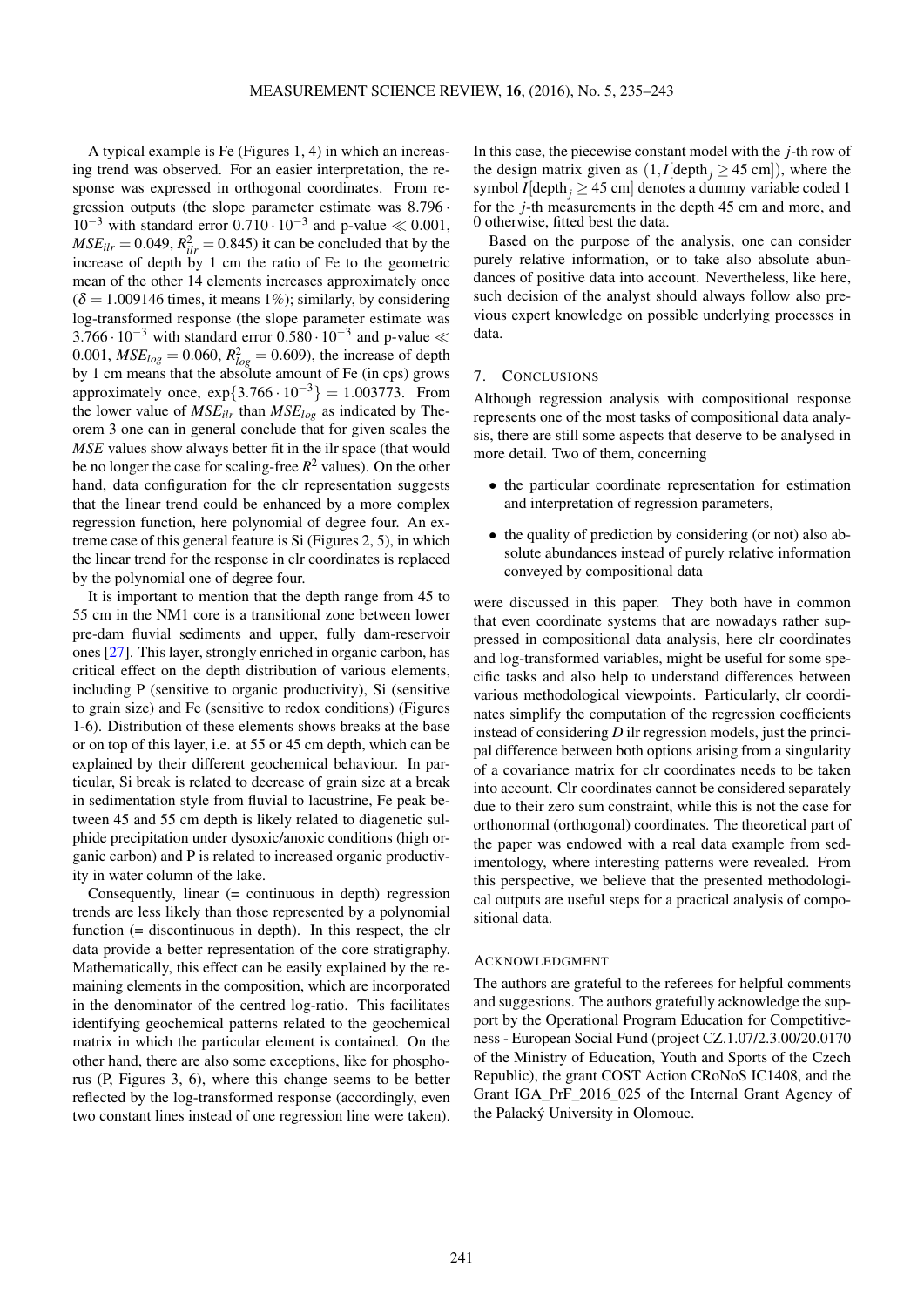

Fig. 1: Regression model for iron using log-transformation.



Fig. 2: Regression model for silicon using log-transformation.



Fig. 3: Regression model for phosphorus using log-transformation.



Fig. 4: Regression model for iron using orthogonal coordinates.



Fig. 5: Regression model for silicon using orthogonal coordinates.



Fig. 6: Regression model for phosphorus using orthogonal coordinates.